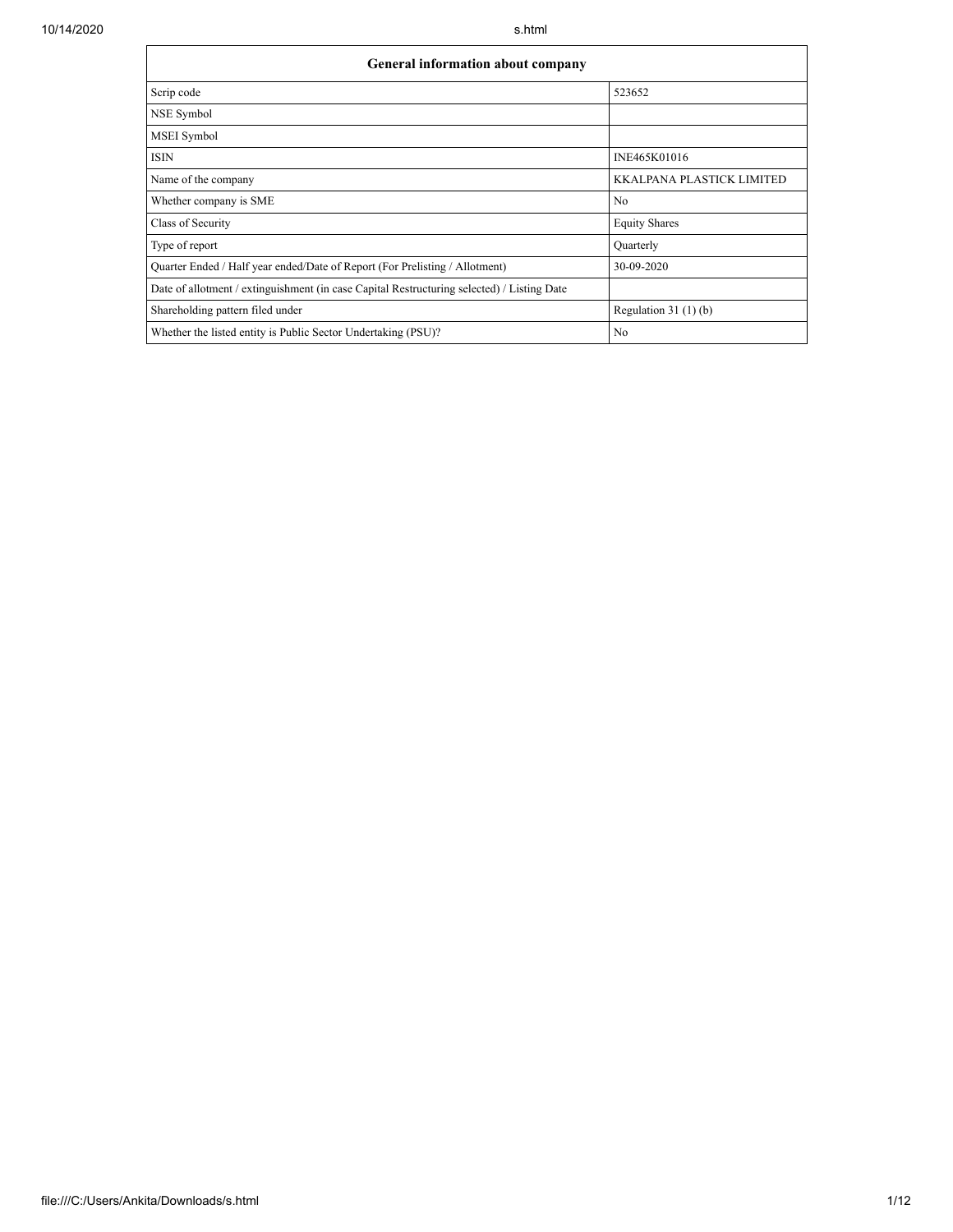|                | <b>Declaration</b>                                                                        |                |                                |                       |                             |  |  |  |  |
|----------------|-------------------------------------------------------------------------------------------|----------------|--------------------------------|-----------------------|-----------------------------|--|--|--|--|
| Sr.<br>No.     | Particular                                                                                | Yes/No         | Promoter and<br>Promoter Group | Public<br>shareholder | Non Promoter-<br>Non Public |  |  |  |  |
| 1              | Whether the Listed Entity has issued any partly paid up shares?                           | No.            | No                             | N <sub>0</sub>        | N <sub>0</sub>              |  |  |  |  |
| $\overline{2}$ | Whether the Listed Entity has issued any Convertible Securities<br>$\Omega$               | N <sub>0</sub> | N <sub>o</sub>                 | N <sub>0</sub>        | N <sub>0</sub>              |  |  |  |  |
| 3              | Whether the Listed Entity has issued any Warrants?                                        | N <sub>0</sub> | N <sub>0</sub>                 | No.                   | No                          |  |  |  |  |
| $\overline{4}$ | Whether the Listed Entity has any shares against which<br>depository receipts are issued? | No             | N <sub>o</sub>                 | N <sub>o</sub>        | N <sub>o</sub>              |  |  |  |  |
| 5              | Whether the Listed Entity has any shares in locked-in?                                    | N <sub>0</sub> | N <sub>0</sub>                 | N <sub>0</sub>        | N <sub>0</sub>              |  |  |  |  |
| 6              | Whether any shares held by promoters are pledge or otherwise<br>encumbered?               | N <sub>0</sub> | N <sub>o</sub>                 |                       |                             |  |  |  |  |
| $\overline{7}$ | Whether company has equity shares with differential voting<br>rights?                     | N <sub>0</sub> | N <sub>o</sub>                 | N <sub>o</sub>        | N <sub>o</sub>              |  |  |  |  |
| 8              | Whether the listed entity has any significant beneficial owner?                           | Yes            |                                |                       |                             |  |  |  |  |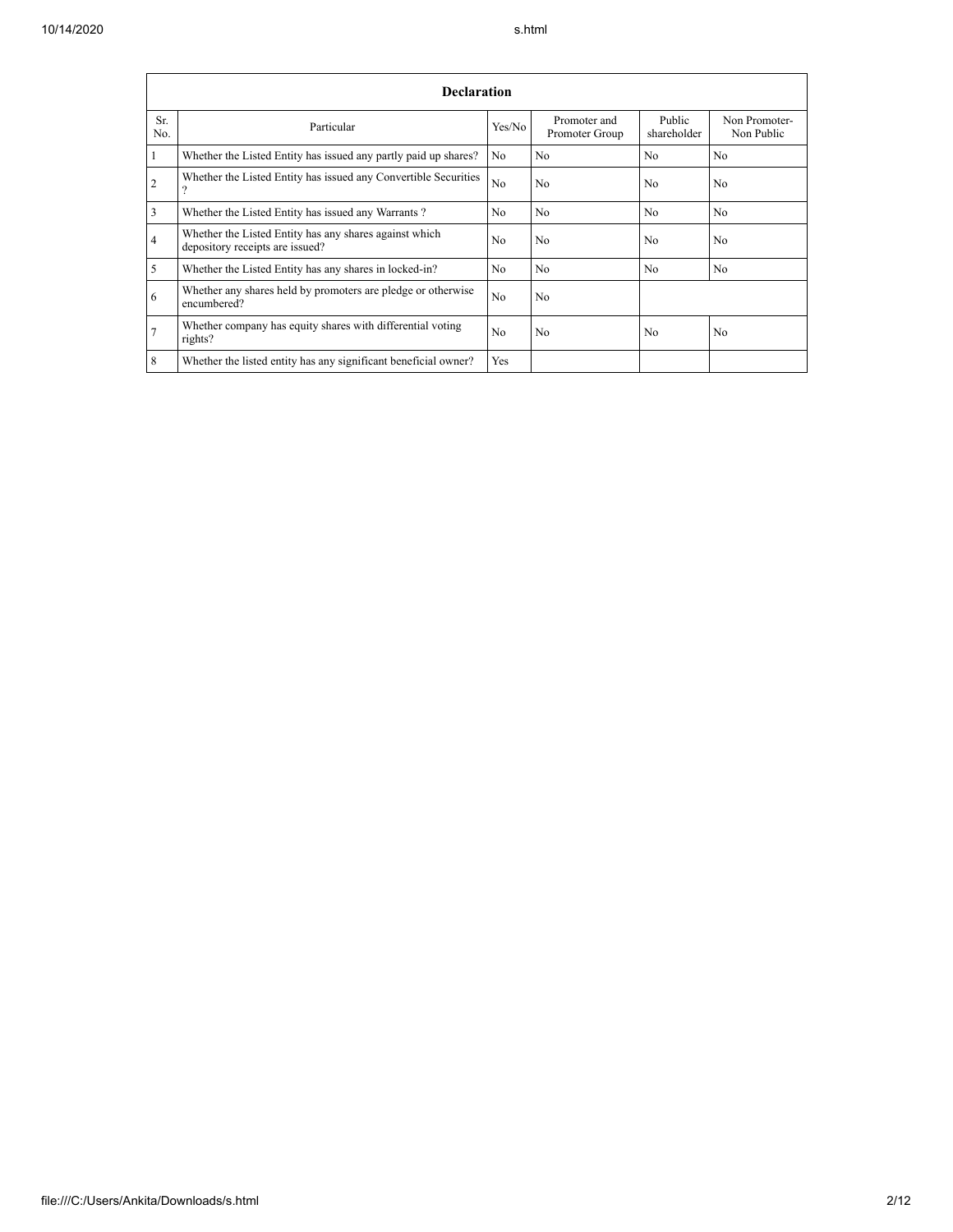|                   | Table I - Summary Statement holding of specified securities |                                 |                      |                   |                          |                                                     |                                                                                                                      |                                                                  |                      |               |                     |
|-------------------|-------------------------------------------------------------|---------------------------------|----------------------|-------------------|--------------------------|-----------------------------------------------------|----------------------------------------------------------------------------------------------------------------------|------------------------------------------------------------------|----------------------|---------------|---------------------|
|                   | Category<br>of<br>shareholder<br>(II)                       | Nos. Of                         | No. of<br>fully paid | No. Of<br>Partly  | No. Of<br>shares         | Total nos.<br>shares                                | Shareholding as a<br>% of total no. of<br>shares (calculated<br>as per SCRR, 1957)<br>(VIII) As a % of<br>$(A+B+C2)$ | Number of Voting Rights held in each<br>class of securities (IX) |                      |               |                     |
| Category<br>$($ I |                                                             | shareholders<br>(III)<br>shares | up equity            | paid-up<br>equity | underlying<br>Depository | $held$ (VII)<br>$= (\text{IV})^+$<br>$(V)$ + $(VI)$ |                                                                                                                      | No of Voting (XIV) Rights                                        |                      |               | Total as a          |
|                   |                                                             |                                 | held $(IV)$          | shares<br>held(V) | Receipts<br>(VI)         |                                                     |                                                                                                                      | Class<br>eg: $X$                                                 | <b>Class</b><br>eg:y | Total         | $%$ of<br>$(A+B+C)$ |
| (A)               | Promoter<br>$\&$<br>Promoter<br>Group                       | $\overline{2}$                  | 4012235              |                   |                          | 4012235                                             | 72.57                                                                                                                | 4012235                                                          |                      | 4012235 72.57 |                     |
| (B)               | Public                                                      | 18452                           | 1516300              |                   |                          | 1516300                                             | 27.43                                                                                                                | 1516300                                                          |                      | 1516300       | 27.43               |
| (C)               | Non<br>Promoter-<br>Non Public                              |                                 |                      |                   |                          |                                                     |                                                                                                                      |                                                                  |                      |               |                     |
| (C1)              | <b>Shares</b><br>underlying<br><b>DRs</b>                   |                                 |                      |                   |                          |                                                     |                                                                                                                      |                                                                  |                      |               |                     |
| (C2)              | Shares held<br>by<br>Employee<br>Trusts                     |                                 |                      |                   |                          |                                                     |                                                                                                                      |                                                                  |                      |               |                     |
|                   | Total                                                       | 18454                           | 5528535              |                   |                          | 5528535                                             | 100                                                                                                                  | 5528535                                                          |                      | 5528535       | 100                 |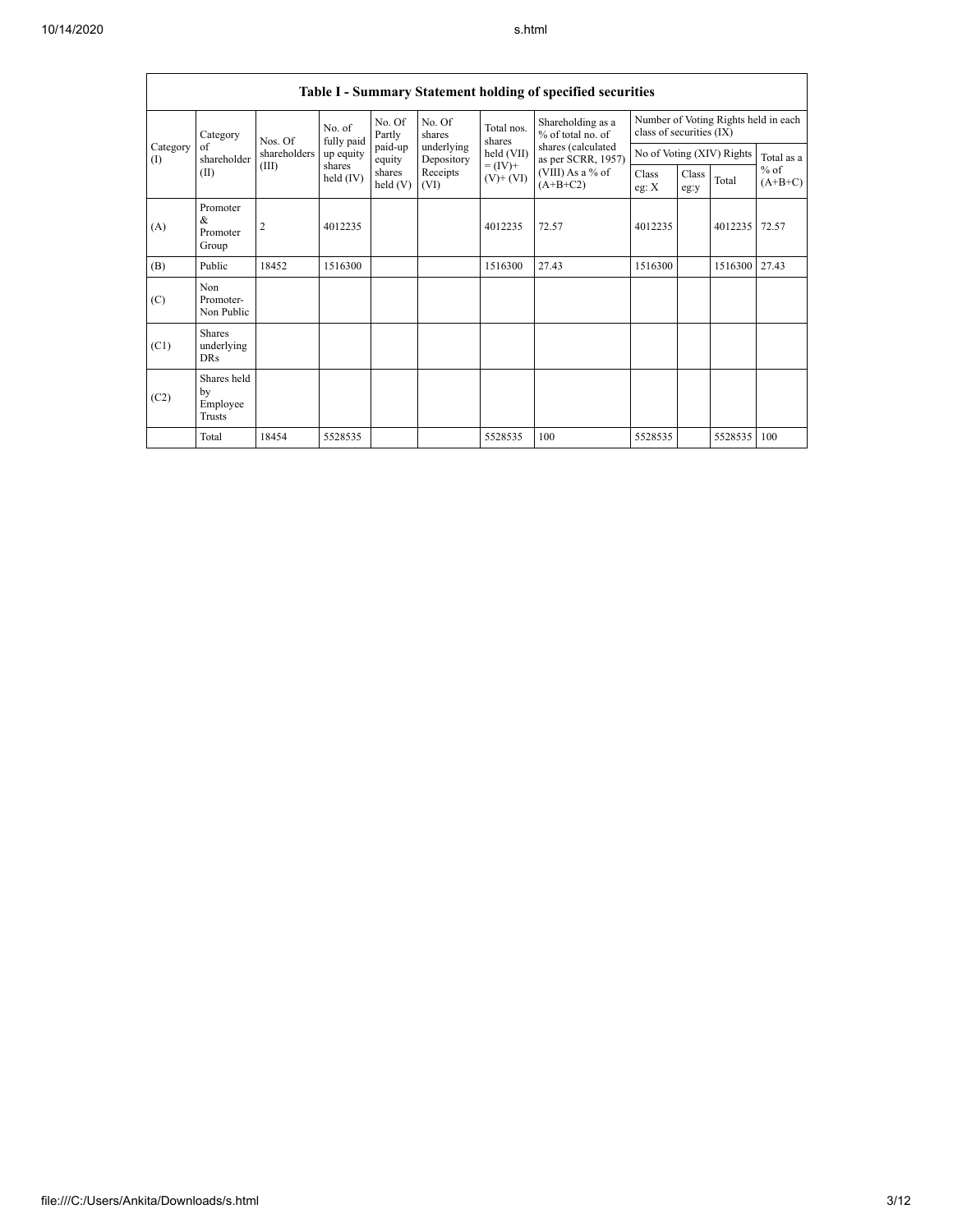| Table I - Summary Statement holding of specified securities |                                           |                                               |                                       |                                                           |                                                                                            |                                        |                                                  |                                                                               |                                                  |                                       |
|-------------------------------------------------------------|-------------------------------------------|-----------------------------------------------|---------------------------------------|-----------------------------------------------------------|--------------------------------------------------------------------------------------------|----------------------------------------|--------------------------------------------------|-------------------------------------------------------------------------------|--------------------------------------------------|---------------------------------------|
| Category                                                    | Category<br>of                            | No. Of<br>Shares<br>Underlying<br>Outstanding | No. of<br><b>Shares</b><br>Underlying | No. Of Shares<br>Underlying<br>Outstanding<br>convertible | Shareholding, as a %<br>assuming full<br>conversion of<br>convertible securities (         | Number of<br>Locked in<br>shares (XII) |                                                  | Number of<br><b>Shares</b><br>pledged or<br>otherwise<br>encumbered<br>(XIII) |                                                  | Number of<br>equity shares<br>held in |
| (1)                                                         | shareholder<br>(II)                       | convertible<br>securities<br>(X)              | Outstanding<br>Warrants<br>$(X_i)$    | securities and<br>No. Of<br>Warrants (Xi)<br>(a)          | as a percentage of<br>diluted share capital)<br>$(XI) = (VII)+(X) As a %$<br>of $(A+B+C2)$ | No.<br>(a)                             | As a<br>$%$ of<br>total<br>Shares<br>held<br>(b) | No.<br>(a)                                                                    | As a<br>$%$ of<br>total<br>Shares<br>held<br>(b) | dematerialized<br>form $(XIV)$        |
| (A)                                                         | Promoter<br>$\&$<br>Promoter<br>Group     |                                               |                                       |                                                           | 72.57                                                                                      |                                        |                                                  |                                                                               |                                                  | 4012235                               |
| (B)                                                         | Public                                    |                                               |                                       |                                                           | 27.43                                                                                      |                                        |                                                  |                                                                               |                                                  | 200665                                |
| (C)                                                         | Non<br>Promoter-<br>Non Public            |                                               |                                       |                                                           |                                                                                            |                                        |                                                  |                                                                               |                                                  |                                       |
| (C1)                                                        | <b>Shares</b><br>underlying<br><b>DRs</b> |                                               |                                       |                                                           |                                                                                            |                                        |                                                  |                                                                               |                                                  |                                       |
| (C2)                                                        | Shares held<br>by<br>Employee<br>Trusts   |                                               |                                       |                                                           |                                                                                            |                                        |                                                  |                                                                               |                                                  |                                       |
|                                                             | Total                                     |                                               |                                       |                                                           | 100                                                                                        |                                        |                                                  |                                                                               |                                                  | 4212900                               |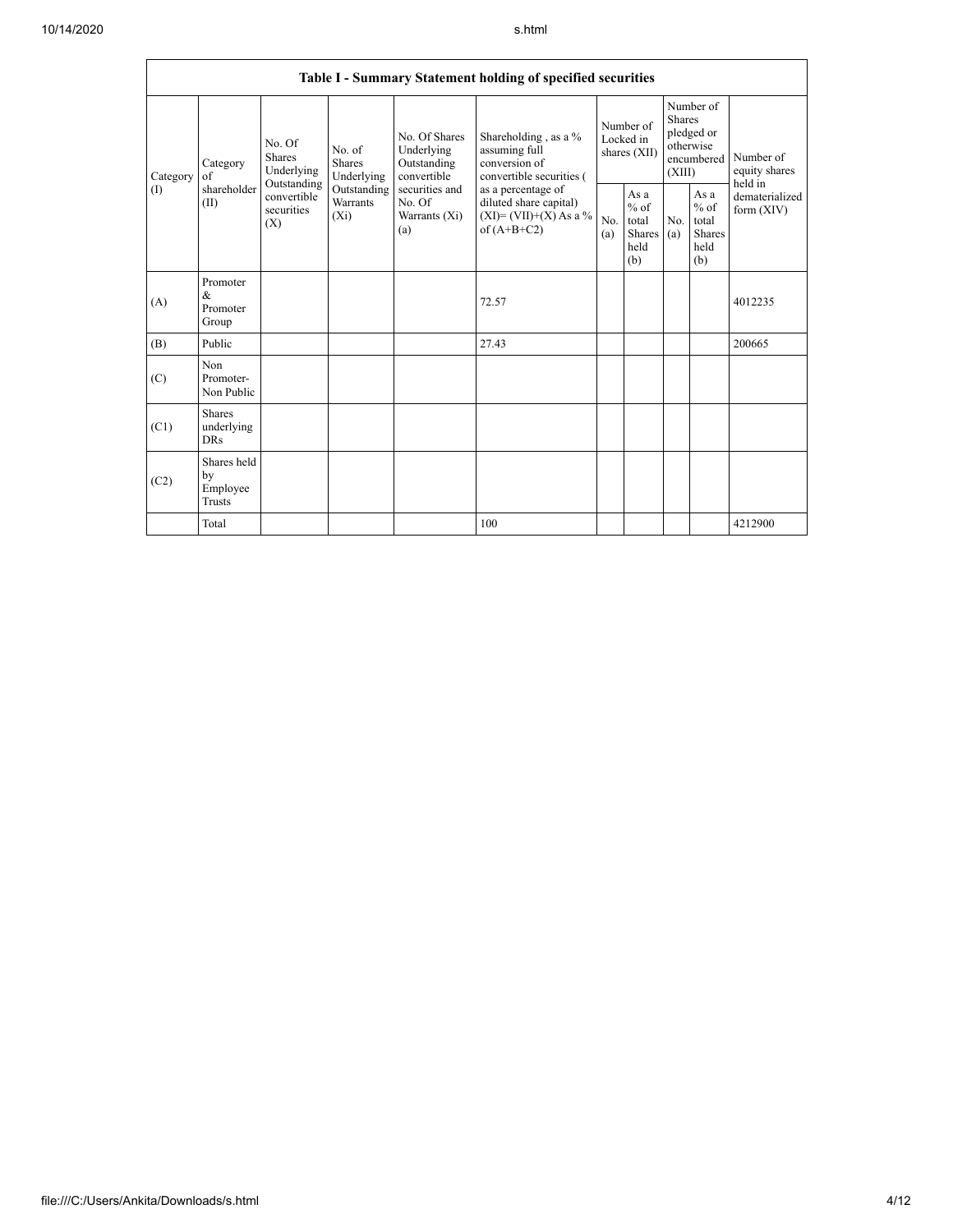|                                                                                         | Table II - Statement showing shareholding pattern of the Promoter and Promoter Group                                |                         |                            |                       |                                    |                             |                                                                                               |                               |               |                                 |                           |  |
|-----------------------------------------------------------------------------------------|---------------------------------------------------------------------------------------------------------------------|-------------------------|----------------------------|-----------------------|------------------------------------|-----------------------------|-----------------------------------------------------------------------------------------------|-------------------------------|---------------|---------------------------------|---------------------------|--|
|                                                                                         |                                                                                                                     |                         | No. of                     | No. Of<br>Partly      | No. Of                             | Total<br>nos.               | Shareholding as<br>a % of total no.                                                           | each class of securities (IX) |               | Number of Voting Rights held in |                           |  |
| Sr.                                                                                     | Category &<br>Name of the                                                                                           | Nos. Of<br>shareholders | fully<br>paid up<br>equity | paid-<br>up<br>equity | shares<br>underlying<br>Depository | shares<br>held<br>$(VII) =$ | of shares<br>(calculated as<br>per SCRR,                                                      | No of Voting (XIV) Rights     |               |                                 | Total<br>as a %<br>of     |  |
|                                                                                         | Shareholders (I)                                                                                                    | (III)                   | shares<br>held $(IV)$      | shares<br>held<br>(V) | Receipts<br>(VI)                   | $(IV)^+$<br>$(V)$ +<br>(VI) | 1957) (VIII) As<br>$a\%$ of<br>$(A+B+C2)$                                                     | Class eg:<br>Х                | Class<br>eg:y | Total                           | Total<br>Voting<br>rights |  |
| A                                                                                       | Table II - Statement showing shareholding pattern of the Promoter and Promoter Group                                |                         |                            |                       |                                    |                             |                                                                                               |                               |               |                                 |                           |  |
| (1)                                                                                     | Indian                                                                                                              |                         |                            |                       |                                    |                             |                                                                                               |                               |               |                                 |                           |  |
| (d)                                                                                     | Any Other<br>(specify)                                                                                              | $\overline{c}$          | 4012235                    |                       |                                    | 4012235                     | 72.57                                                                                         | 4012235                       |               | 4012235                         | 72.57                     |  |
| Sub-Total (A)<br>(1)                                                                    |                                                                                                                     | $\overline{c}$          | 4012235                    |                       |                                    | 4012235                     | 72.57                                                                                         | 4012235                       |               | 4012235                         | 72.57                     |  |
| (2)                                                                                     | Foreign                                                                                                             |                         |                            |                       |                                    |                             |                                                                                               |                               |               |                                 |                           |  |
| Total<br>Shareholding<br>of Promoter<br>and Promoter<br>Group $(A)=$<br>$(A)(1)+(A)(2)$ |                                                                                                                     | $\overline{2}$          | 4012235                    |                       |                                    | 4012235                     | 72.57                                                                                         | 4012235                       |               | 4012235                         | 72.57                     |  |
| B                                                                                       | Table III - Statement showing shareholding pattern of the Public shareholder                                        |                         |                            |                       |                                    |                             |                                                                                               |                               |               |                                 |                           |  |
| (1)                                                                                     | Institutions                                                                                                        |                         |                            |                       |                                    |                             |                                                                                               |                               |               |                                 |                           |  |
| (f)                                                                                     | Financial<br>Institutions/<br><b>Banks</b>                                                                          | 1                       | 50                         |                       |                                    | 50                          | $\boldsymbol{0}$                                                                              | 50                            |               | 50                              | $\boldsymbol{0}$          |  |
| Sub-Total (B)<br>(1)                                                                    |                                                                                                                     | $\mathbf{1}$            | 50                         |                       |                                    | 50                          | $\boldsymbol{0}$                                                                              | 50                            |               | 50                              | $\boldsymbol{0}$          |  |
| (3)                                                                                     | Non-institutions                                                                                                    |                         |                            |                       |                                    |                             |                                                                                               |                               |               |                                 |                           |  |
| (a(i))                                                                                  | Individuals -<br>i.Individual<br>shareholders<br>holding<br>nominal share<br>capital up to Rs.<br>2 lakhs.          | 18380                   | 1355403                    |                       |                                    | 1355403 24.52               |                                                                                               | 1355403                       |               | 1355403 24.52                   |                           |  |
| (a(ii))                                                                                 | Individuals - ii.<br>Individual<br>shareholders<br>holding<br>nominal share<br>capital in excess<br>of Rs. 2 lakhs. | 1                       | 23823                      |                       |                                    | 23823                       | 0.43                                                                                          | 23823                         |               | 23823                           | 0.43                      |  |
| (e)                                                                                     | Any Other<br>(specify)                                                                                              | 70                      | 137024                     |                       |                                    | 137024                      | 2.48                                                                                          | 137024                        |               | 137024                          | 2.48                      |  |
| Sub-Total (B)<br>(3)                                                                    |                                                                                                                     | 18451                   | 1516250                    |                       |                                    | 1516250                     | 27.43                                                                                         | 1516250                       |               | 1516250                         | 27.43                     |  |
| Total Public<br>Shareholding<br>$(B)=(B)(1)+$<br>$(B)(2)+(B)(3)$                        |                                                                                                                     | 18452                   | 1516300                    |                       |                                    | 1516300                     | 27.43                                                                                         | 1516300                       |               | 1516300 27.43                   |                           |  |
| $\mathbf C$                                                                             |                                                                                                                     |                         |                            |                       |                                    |                             | Table IV - Statement showing shareholding pattern of the Non Promoter- Non Public shareholder |                               |               |                                 |                           |  |
| Total (<br>$A+B+C2$ )                                                                   |                                                                                                                     | 18454                   | 5528535                    |                       |                                    | 5528535                     | 100                                                                                           | 5528535                       |               | 5528535                         | 100                       |  |
| Total (A+B+C<br>$\mathcal{E}$                                                           |                                                                                                                     | 18454                   | 5528535                    |                       |                                    | 5528535                     | 100                                                                                           | 5528535                       |               | 5528535                         | 100                       |  |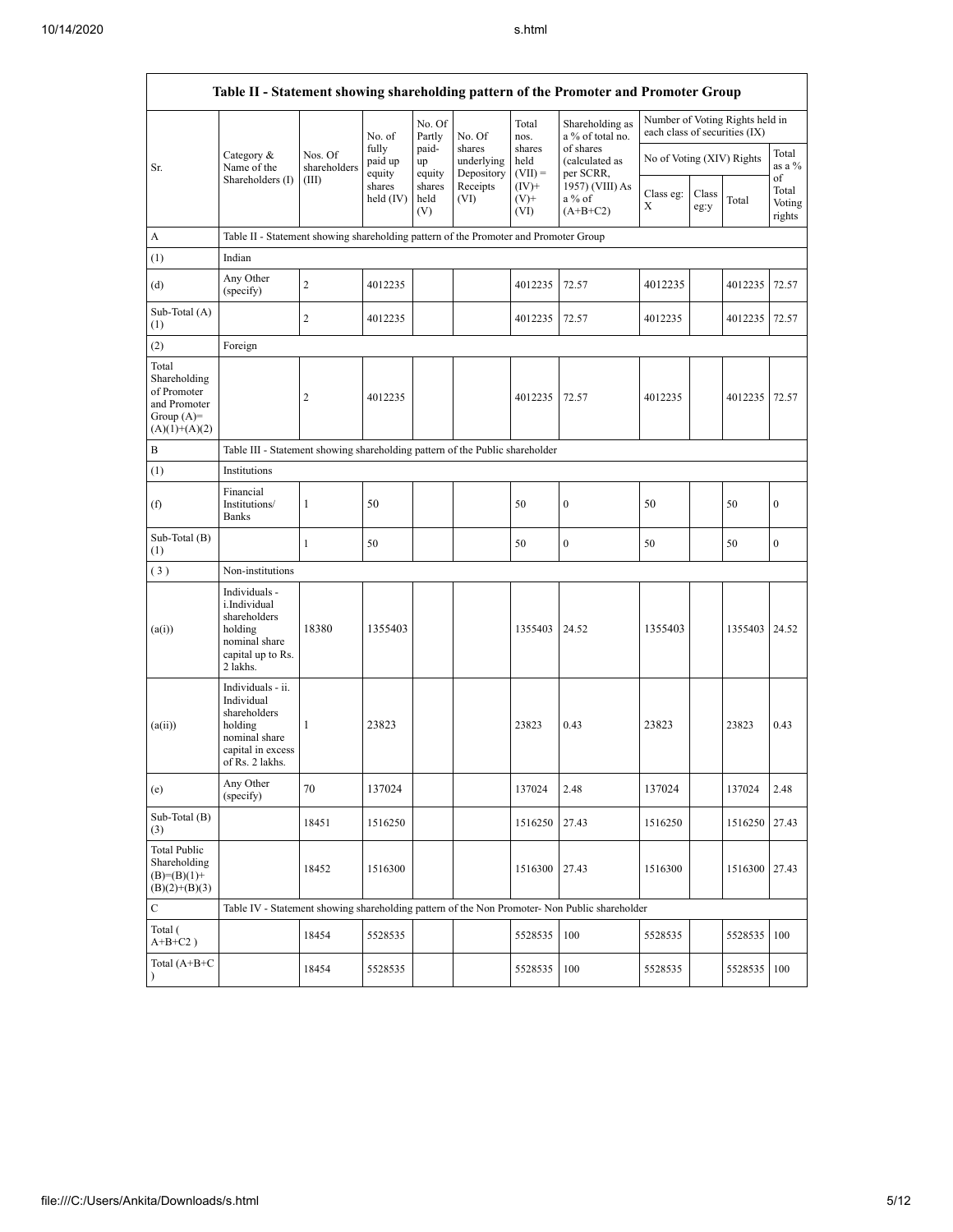$\mathbf{r}$ 

|                                                                                         | Table II - Statement showing shareholding pattern of the Promoter and Promoter Group                                    |                                    |                                                           |                                                                                               |            |                                                         |            |                                                                        |                                       |
|-----------------------------------------------------------------------------------------|-------------------------------------------------------------------------------------------------------------------------|------------------------------------|-----------------------------------------------------------|-----------------------------------------------------------------------------------------------|------------|---------------------------------------------------------|------------|------------------------------------------------------------------------|---------------------------------------|
| Sr.                                                                                     | No. Of<br>No. of<br>Shares<br><b>Shares</b><br>Underlying<br>Outstanding<br>convertible<br>securities<br>$(X_i)$<br>(X) | Underlying                         | No. Of Shares<br>Underlying<br>Outstanding<br>convertible | Shareholding, as a %<br>assuming full conversion of<br>convertible securities (as a           |            | Number of<br>Locked in<br>shares (XII)                  |            | Number of<br>Shares<br>pledged or<br>otherwise<br>encumbered<br>(XIII) | Number of<br>equity shares<br>held in |
|                                                                                         |                                                                                                                         | Outstanding<br>Warrants<br>(Xi)(a) | securities and<br>No. Of Warrants                         | percentage of diluted share<br>capital) $(XI) = (VII)+(X) As$<br>a % of $(A+B+C2)$            | No.<br>(a) | As a<br>$%$ of<br>total<br><b>Shares</b><br>held<br>(b) | No.<br>(a) | As a<br>$%$ of<br>total<br><b>Shares</b><br>held<br>(b)                | dematerialized<br>form $(XIV)$        |
| A                                                                                       |                                                                                                                         |                                    |                                                           | Table II - Statement showing shareholding pattern of the Promoter and Promoter Group          |            |                                                         |            |                                                                        |                                       |
| (1)                                                                                     | Indian                                                                                                                  |                                    |                                                           |                                                                                               |            |                                                         |            |                                                                        |                                       |
| (d)                                                                                     |                                                                                                                         |                                    |                                                           | 72.57                                                                                         |            |                                                         |            |                                                                        | 4012235                               |
| Sub-Total (A)<br>(1)                                                                    |                                                                                                                         |                                    |                                                           | 72.57                                                                                         |            |                                                         |            |                                                                        | 4012235                               |
| (2)                                                                                     | Foreign                                                                                                                 |                                    |                                                           |                                                                                               |            |                                                         |            |                                                                        |                                       |
| Total<br>Shareholding<br>of Promoter<br>and Promoter<br>Group $(A)=$<br>$(A)(1)+(A)(2)$ |                                                                                                                         |                                    |                                                           | 72.57                                                                                         |            |                                                         |            |                                                                        | 4012235                               |
| B                                                                                       |                                                                                                                         |                                    |                                                           | Table III - Statement showing shareholding pattern of the Public shareholder                  |            |                                                         |            |                                                                        |                                       |
| (1)                                                                                     | Institutions                                                                                                            |                                    |                                                           |                                                                                               |            |                                                         |            |                                                                        |                                       |
| (f)                                                                                     |                                                                                                                         |                                    |                                                           | $\mathbf{0}$                                                                                  |            |                                                         |            |                                                                        | $\boldsymbol{0}$                      |
| Sub-Total (B)<br>(1)                                                                    |                                                                                                                         |                                    |                                                           | $\mathbf{0}$                                                                                  |            |                                                         |            |                                                                        | $\mathbf{0}$                          |
| (3)                                                                                     | Non-institutions                                                                                                        |                                    |                                                           |                                                                                               |            |                                                         |            |                                                                        |                                       |
| (a(i))                                                                                  |                                                                                                                         |                                    |                                                           | 24.52                                                                                         |            |                                                         |            |                                                                        | 152168                                |
| (a(ii))                                                                                 |                                                                                                                         |                                    |                                                           | 0.43                                                                                          |            |                                                         |            |                                                                        | 23823                                 |
| (e)                                                                                     |                                                                                                                         |                                    |                                                           | 2.48                                                                                          |            |                                                         |            |                                                                        | 24674                                 |
| Sub-Total (B)<br>(3)                                                                    |                                                                                                                         |                                    |                                                           | 27.43                                                                                         |            |                                                         |            |                                                                        | 200665                                |
| <b>Total Public</b><br>Shareholding<br>$(B)=(B)(1)+$<br>$(B)(2)+(B)(3)$                 |                                                                                                                         |                                    |                                                           | 27.43                                                                                         |            |                                                         |            |                                                                        | 200665                                |
| $\mathsf{C}$                                                                            |                                                                                                                         |                                    |                                                           | Table IV - Statement showing shareholding pattern of the Non Promoter- Non Public shareholder |            |                                                         |            |                                                                        |                                       |
| Total (<br>$A+B+C2$ )                                                                   |                                                                                                                         |                                    |                                                           | 100                                                                                           |            |                                                         |            |                                                                        | 4212900                               |
| Total $(A+B+C)$<br>$\lambda$                                                            |                                                                                                                         |                                    |                                                           | 100                                                                                           |            |                                                         |            |                                                                        | 4212900                               |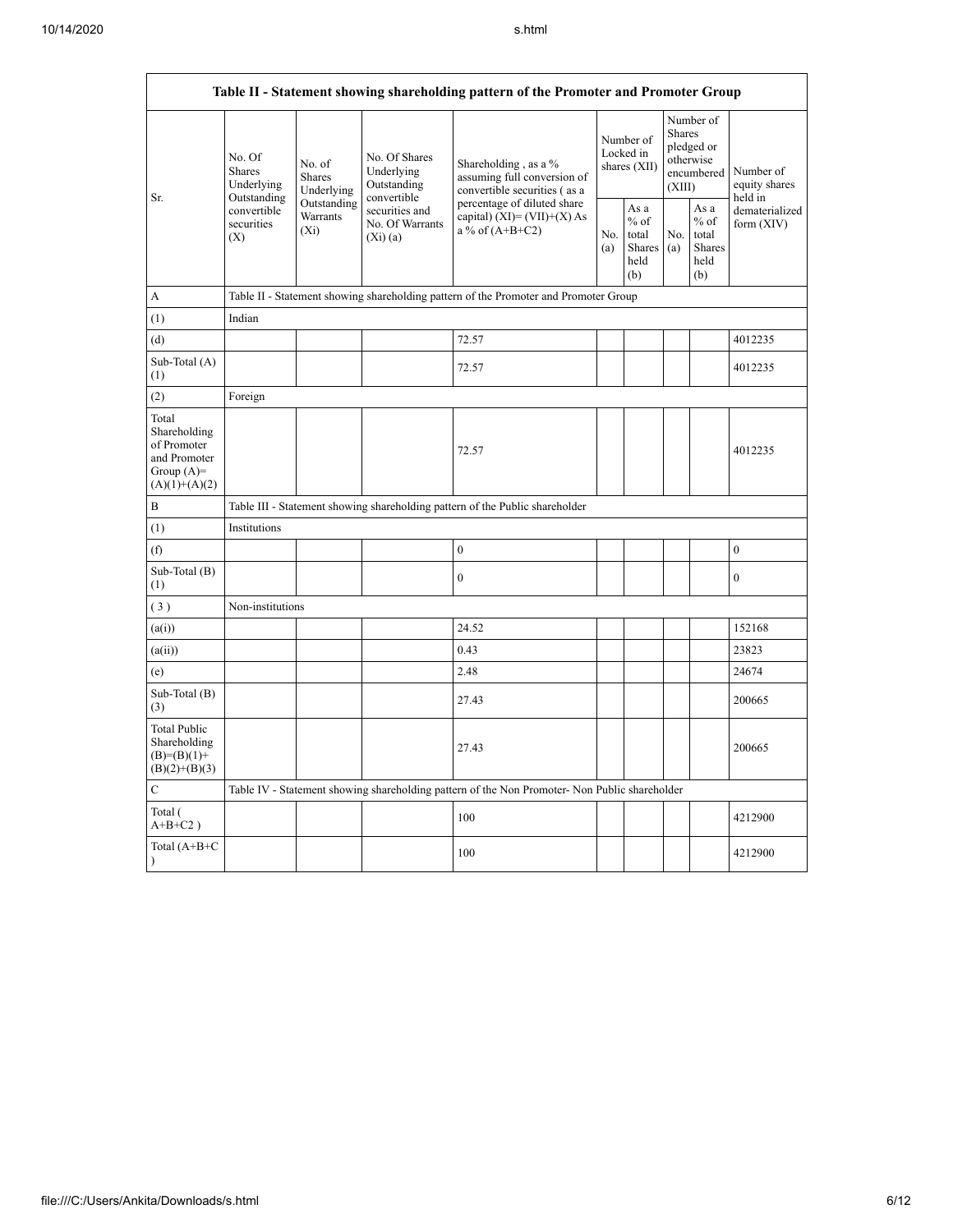| Any Other (specify)                                                                                                                                                                    |                                                               |                                 |                       |  |  |  |
|----------------------------------------------------------------------------------------------------------------------------------------------------------------------------------------|---------------------------------------------------------------|---------------------------------|-----------------------|--|--|--|
| Searial No.                                                                                                                                                                            | $\mathbf{1}$                                                  | $\sqrt{2}$                      |                       |  |  |  |
| Category                                                                                                                                                                               | <b>Bodies Corporate</b>                                       | <b>Bodies Corporate</b>         | Click here to go back |  |  |  |
| Name of the<br>Shareholders (I)                                                                                                                                                        | <b>BBIGPLAS POLY PRIVATE LTD</b>                              | KKALPANA INDUSTRIES (INDIA) LTD |                       |  |  |  |
| PAN (II)                                                                                                                                                                               | AADCK7909G                                                    | AABCK2239D                      | Total                 |  |  |  |
| No. of the<br>Shareholders (I)                                                                                                                                                         | $\mathbf{1}$                                                  | $\mathbf{1}$                    | $\overline{c}$        |  |  |  |
| No. of fully paid<br>up equity shares<br>held (IV)                                                                                                                                     | 2009315                                                       | 2002920                         | 4012235               |  |  |  |
| No. Of Partly paid-<br>up equity shares<br>held(V)                                                                                                                                     |                                                               |                                 |                       |  |  |  |
| No. Of shares<br>underlying<br>Depository<br>Receipts (VI)                                                                                                                             |                                                               |                                 |                       |  |  |  |
| Total nos. shares<br>held $(VII) = (IV) +$<br>$(V)$ + $(VI)$                                                                                                                           | 2009315                                                       | 2002920                         | 4012235               |  |  |  |
| Shareholding as a<br>% of total no. of<br>shares (calculated<br>as per SCRR,<br>1957) (VIII) As a<br>% of $(A+B+C2)$                                                                   | 36.34                                                         | 36.23                           | 72.57                 |  |  |  |
|                                                                                                                                                                                        | Number of Voting Rights held in each class of securities (IX) |                                 |                       |  |  |  |
| Class eg: X                                                                                                                                                                            | 2009315                                                       | 2002920                         | 4012235               |  |  |  |
| Class eg:y                                                                                                                                                                             |                                                               |                                 |                       |  |  |  |
| Total                                                                                                                                                                                  | 2009315                                                       | 2002920                         | 4012235               |  |  |  |
| Total as a % of<br>Total Voting rights                                                                                                                                                 | 36.34                                                         | 36.23                           | 72.57                 |  |  |  |
| No. Of Shares<br>Underlying<br>Outstanding<br>convertible<br>securities $(X)$                                                                                                          |                                                               |                                 |                       |  |  |  |
| No. of Shares<br>Underlying<br>Outstanding<br>Warrants (Xi)                                                                                                                            |                                                               |                                 |                       |  |  |  |
| No. Of Shares<br>Underlying<br>Outstanding<br>convertible<br>securities and No.<br>Of Warrants (Xi)<br>(a)                                                                             |                                                               |                                 |                       |  |  |  |
| Shareholding, as a<br>% assuming full<br>conversion of<br>convertible<br>securities (as a<br>percentage of<br>diluted share<br>capital) $(XI)=$<br>$(VII)+(X)$ As a %<br>of $(A+B+C2)$ | 36.34                                                         | 36.23                           | 72.57                 |  |  |  |
| Number of Locked in shares (XII)                                                                                                                                                       |                                                               |                                 |                       |  |  |  |
| No. (a)                                                                                                                                                                                |                                                               |                                 |                       |  |  |  |
| As a % of total<br>Shares held (b)                                                                                                                                                     |                                                               |                                 |                       |  |  |  |
|                                                                                                                                                                                        | Number of Shares pledged or otherwise encumbered (XIII)       |                                 |                       |  |  |  |
| No. (a)                                                                                                                                                                                |                                                               |                                 |                       |  |  |  |
| As a % of total<br>Shares held (b)                                                                                                                                                     |                                                               |                                 |                       |  |  |  |
| Number of equity                                                                                                                                                                       | 2009315                                                       | 2002920                         | 4012235               |  |  |  |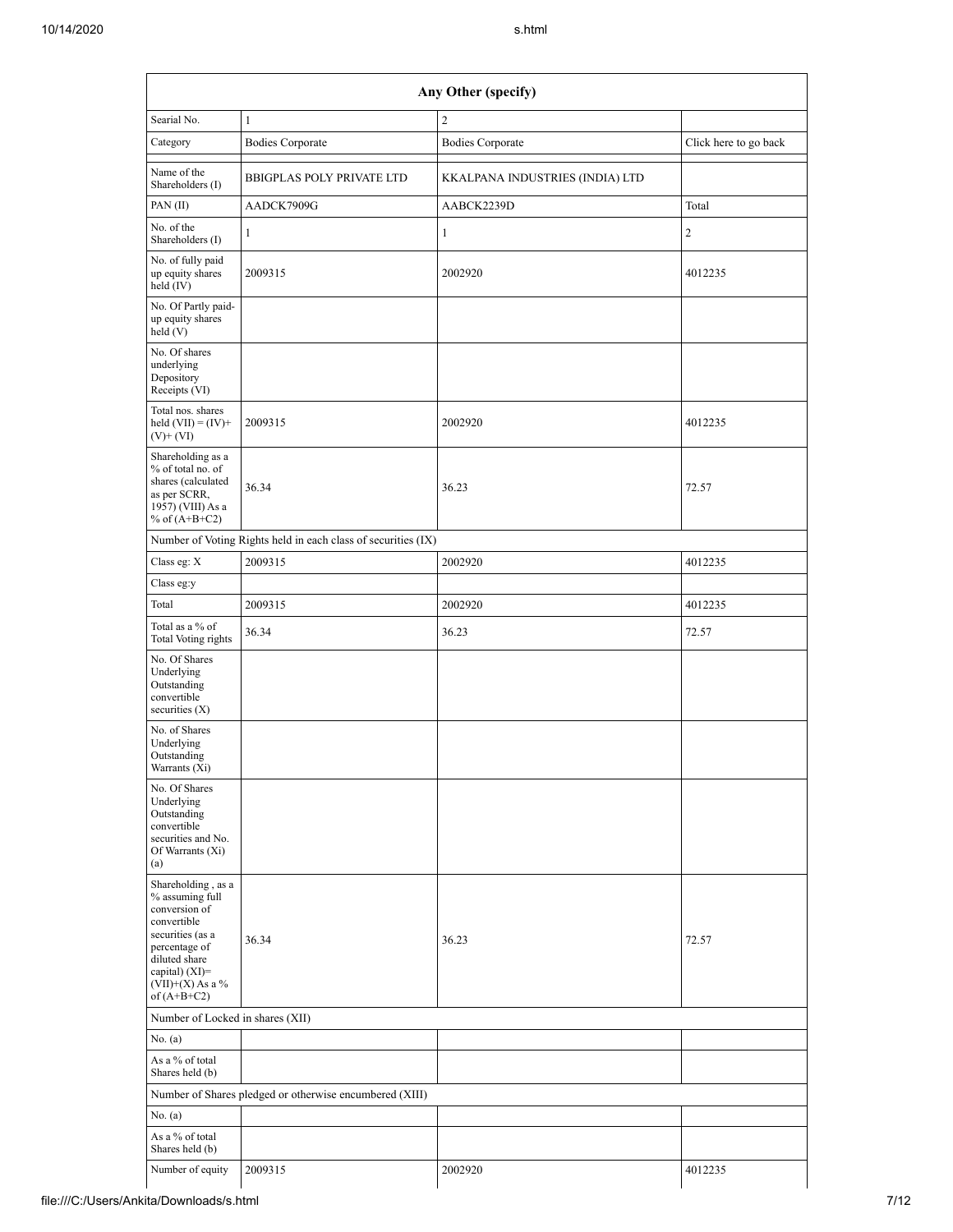| shares held in<br>dematerialized<br>form $(XIV)$ |          |          |  |  |  |  |
|--------------------------------------------------|----------|----------|--|--|--|--|
| Reason for not providing PAN                     |          |          |  |  |  |  |
| Reason for not<br>providing PAN                  |          |          |  |  |  |  |
| Shareholder type                                 | Promoter | Promoter |  |  |  |  |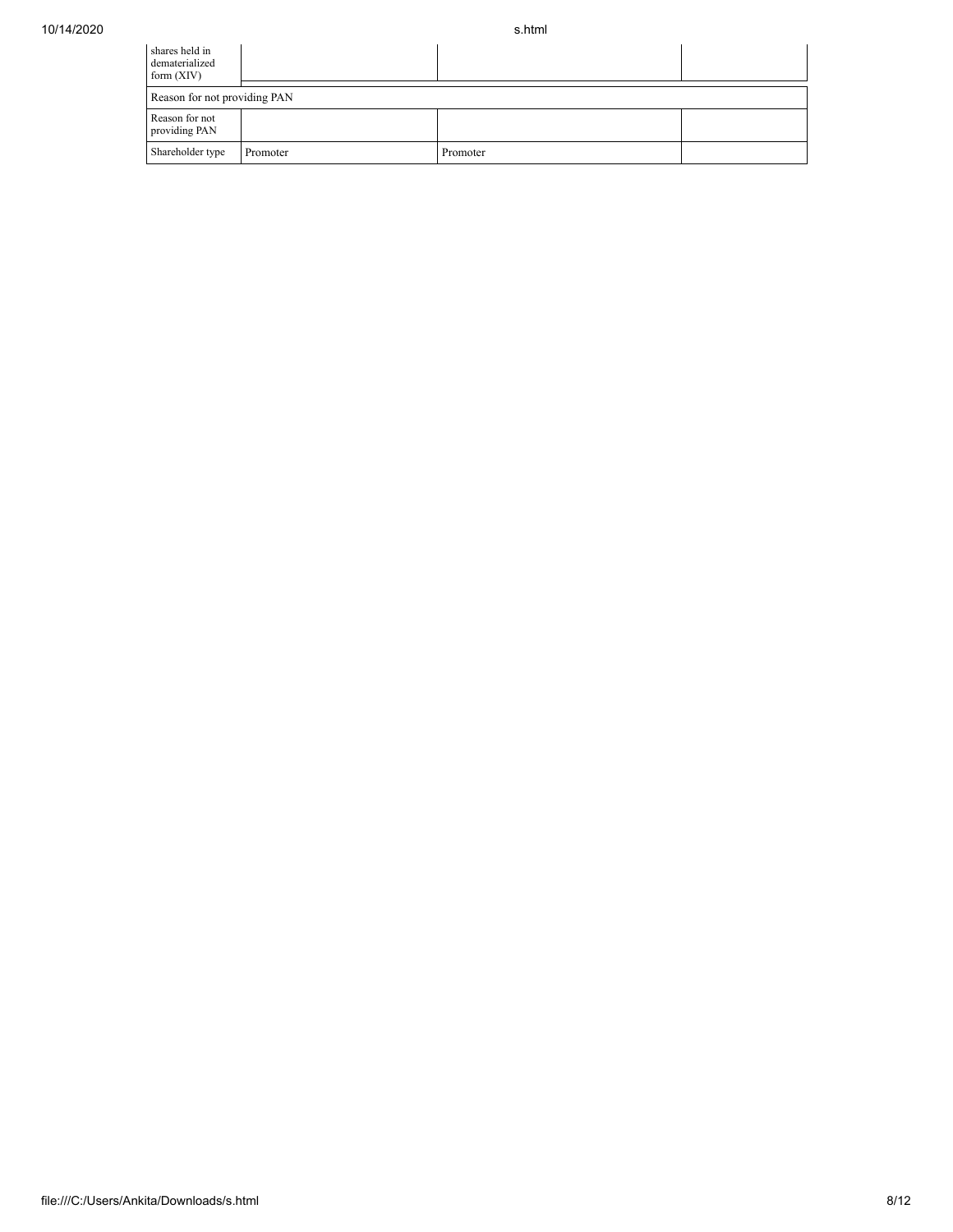|                                                                                                                                                                                        | Any Other (specify)        |                                                               |                              |                |                          |  |  |  |  |
|----------------------------------------------------------------------------------------------------------------------------------------------------------------------------------------|----------------------------|---------------------------------------------------------------|------------------------------|----------------|--------------------------|--|--|--|--|
| Searial No.                                                                                                                                                                            | $\mathbf{1}$               | $\overline{2}$                                                | 3                            | $\overline{4}$ |                          |  |  |  |  |
| Category                                                                                                                                                                               | <b>Bodies</b><br>Corporate | <b>Bodies Corporate</b>                                       | Non-Resident Indian<br>(NRI) | <b>HUF</b>     |                          |  |  |  |  |
| Category / More<br>than 1 percentage                                                                                                                                                   | Category                   | More than 1 percentage of<br>shareholding                     | Category                     | Category       |                          |  |  |  |  |
| Name of the<br>Shareholders (I)                                                                                                                                                        |                            | <b>SIKKIM BANK LTD</b>                                        |                              |                | Click here to go<br>back |  |  |  |  |
| PAN (II)                                                                                                                                                                               |                            | ZZZZZ9999Z                                                    |                              |                | Total                    |  |  |  |  |
| No. of the<br>Shareholders (I)                                                                                                                                                         | 58                         | $\mathbf{1}$                                                  | $\mathbf{1}$                 | 11             | 70                       |  |  |  |  |
| No. of fully paid<br>up equity shares<br>held (IV)                                                                                                                                     | 131810                     | 100000                                                        | 300                          | 4914           | 137024                   |  |  |  |  |
| No. Of Partly paid-<br>up equity shares<br>held (V)                                                                                                                                    |                            |                                                               |                              |                |                          |  |  |  |  |
| No. Of shares<br>underlying<br>Depository<br>Receipts (VI)                                                                                                                             |                            |                                                               |                              |                |                          |  |  |  |  |
| Total nos. shares<br>held $(VII) = (IV) +$<br>$(V)$ + $(VI)$                                                                                                                           | 131810                     | 100000                                                        | 300                          | 4914           | 137024                   |  |  |  |  |
| Shareholding as a<br>% of total no. of<br>shares (calculated<br>as per SCRR,<br>1957) (VIII) As a<br>% of $(A+B+C2)$                                                                   | 2.38                       | 1.81                                                          | 0.01                         | 0.09           | 2.48                     |  |  |  |  |
|                                                                                                                                                                                        |                            | Number of Voting Rights held in each class of securities (IX) |                              |                |                          |  |  |  |  |
| Class eg: X                                                                                                                                                                            | 131810                     | 100000                                                        | 300                          | 4914           | 137024                   |  |  |  |  |
| Class eg:y                                                                                                                                                                             |                            |                                                               |                              |                |                          |  |  |  |  |
| Total                                                                                                                                                                                  | 131810                     | 100000                                                        | 300                          | 4914           | 137024                   |  |  |  |  |
| Total as a % of<br><b>Total Voting rights</b>                                                                                                                                          | 2.38                       | 1.81                                                          | 0.01                         | 0.09           | 2.48                     |  |  |  |  |
| No. Of Shares<br>Underlying<br>Outstanding<br>convertible<br>securities $(X)$                                                                                                          |                            |                                                               |                              |                |                          |  |  |  |  |
| No. of Shares<br>Underlying<br>Outstanding<br>Warrants (Xi)                                                                                                                            |                            |                                                               |                              |                |                          |  |  |  |  |
| No. Of Shares<br>Underlying<br>Outstanding<br>convertible<br>securities and No.<br>Of Warrants (Xi)<br>(a)                                                                             |                            |                                                               |                              |                |                          |  |  |  |  |
| Shareholding, as a<br>% assuming full<br>conversion of<br>convertible<br>securities (as a<br>percentage of<br>diluted share<br>capital) $(XI)=$<br>$(VII)+(X)$ As a %<br>of $(A+B+C2)$ | 2.38                       | 1.81                                                          | 0.01                         | 0.09           | 2.48                     |  |  |  |  |
| Number of Locked in shares (XII)                                                                                                                                                       |                            |                                                               |                              |                |                          |  |  |  |  |
| No. (a)                                                                                                                                                                                |                            |                                                               |                              |                |                          |  |  |  |  |
| As a % of total<br>Shares held (b)                                                                                                                                                     |                            |                                                               |                              |                |                          |  |  |  |  |
| Number of equity<br>shares held in<br>dematerialized<br>form $(XIV)$                                                                                                                   | 19460                      | $\boldsymbol{0}$                                              | 300                          | 4914           | 24674                    |  |  |  |  |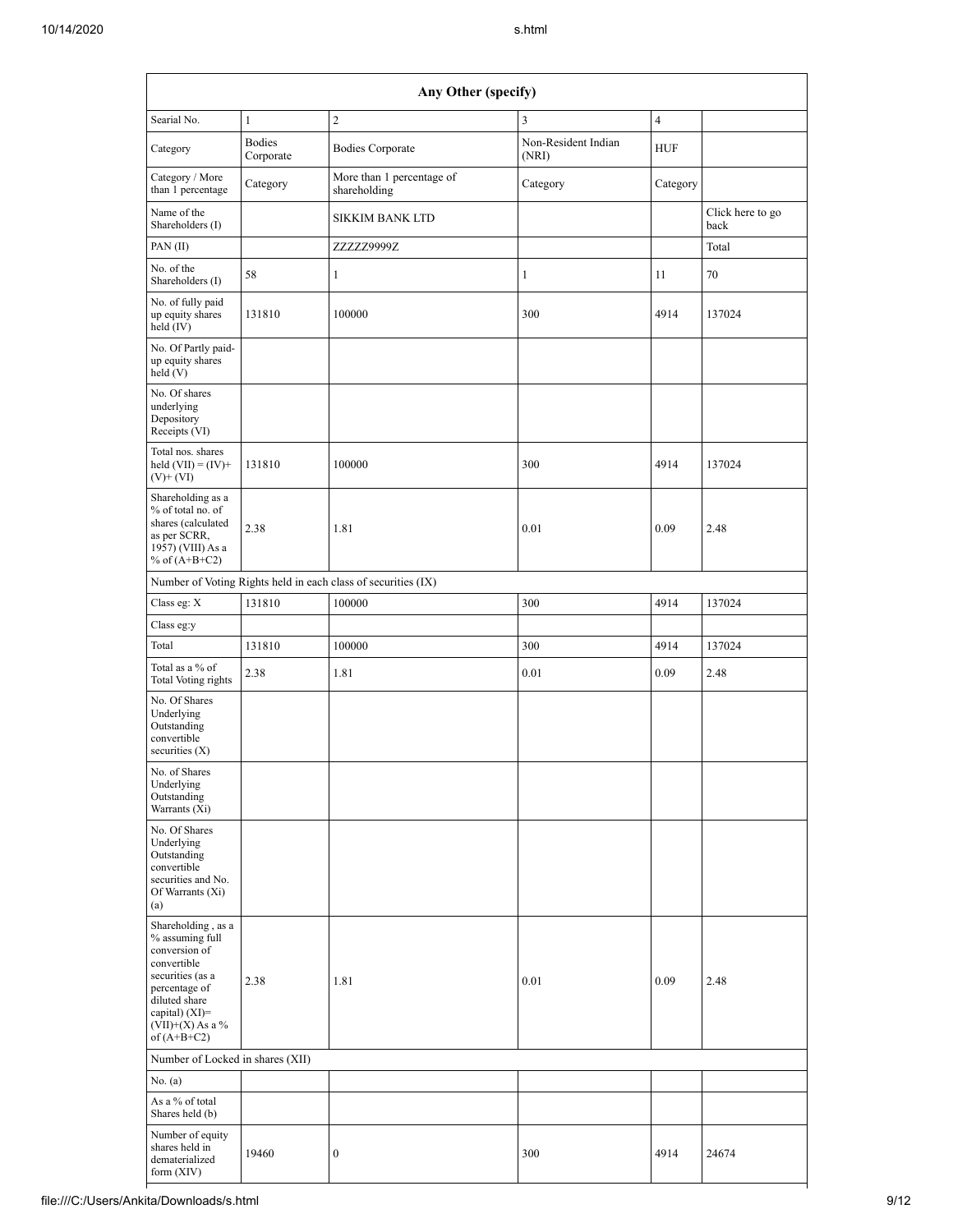| Reason for not providing PAN    |                        |  |  |
|---------------------------------|------------------------|--|--|
| Reason for not<br>providing PAN | Textual Information(1) |  |  |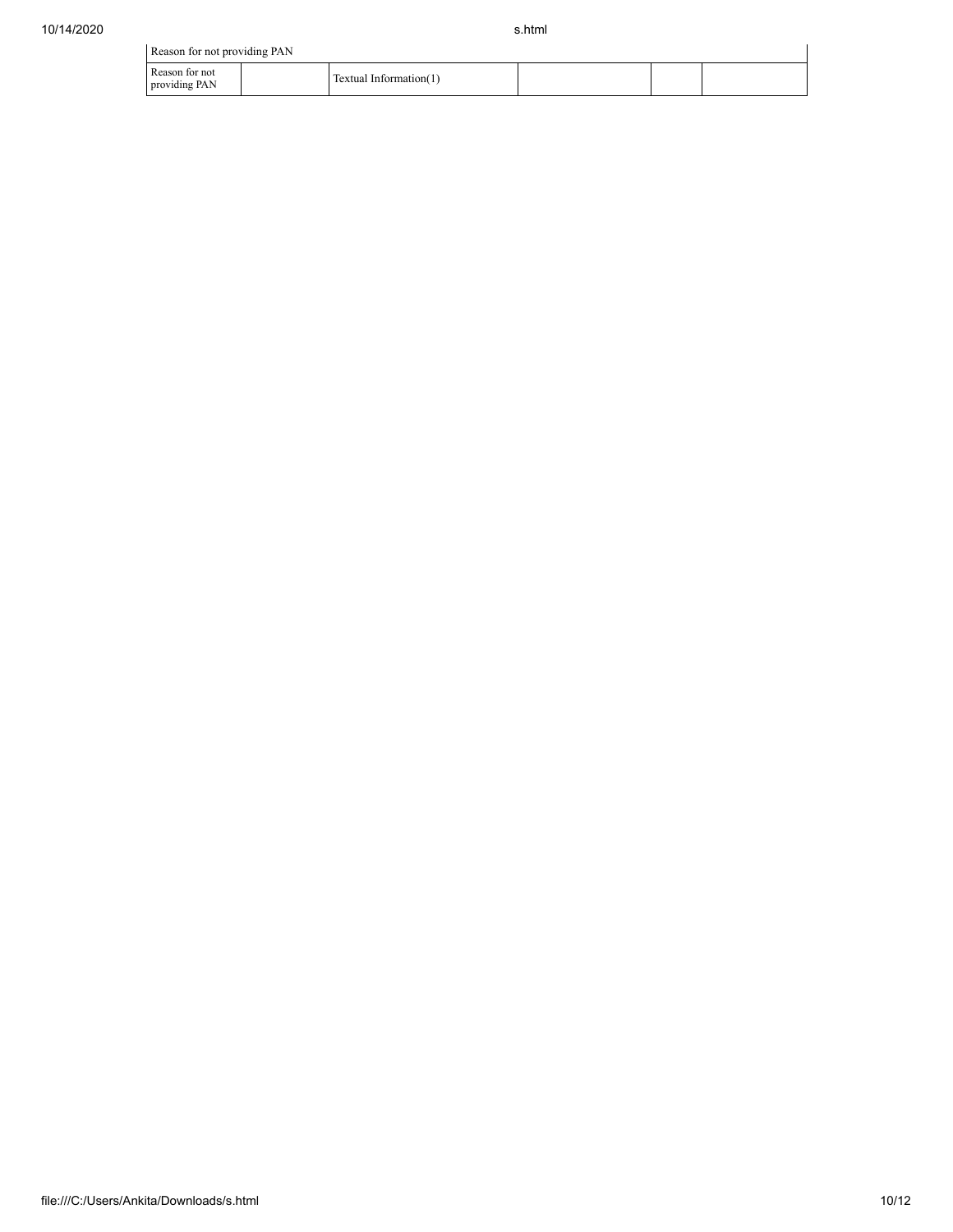|                        | <b>Text Block</b> |
|------------------------|-------------------|
| Textual Information(1) | PAN NOT AVAILABLE |